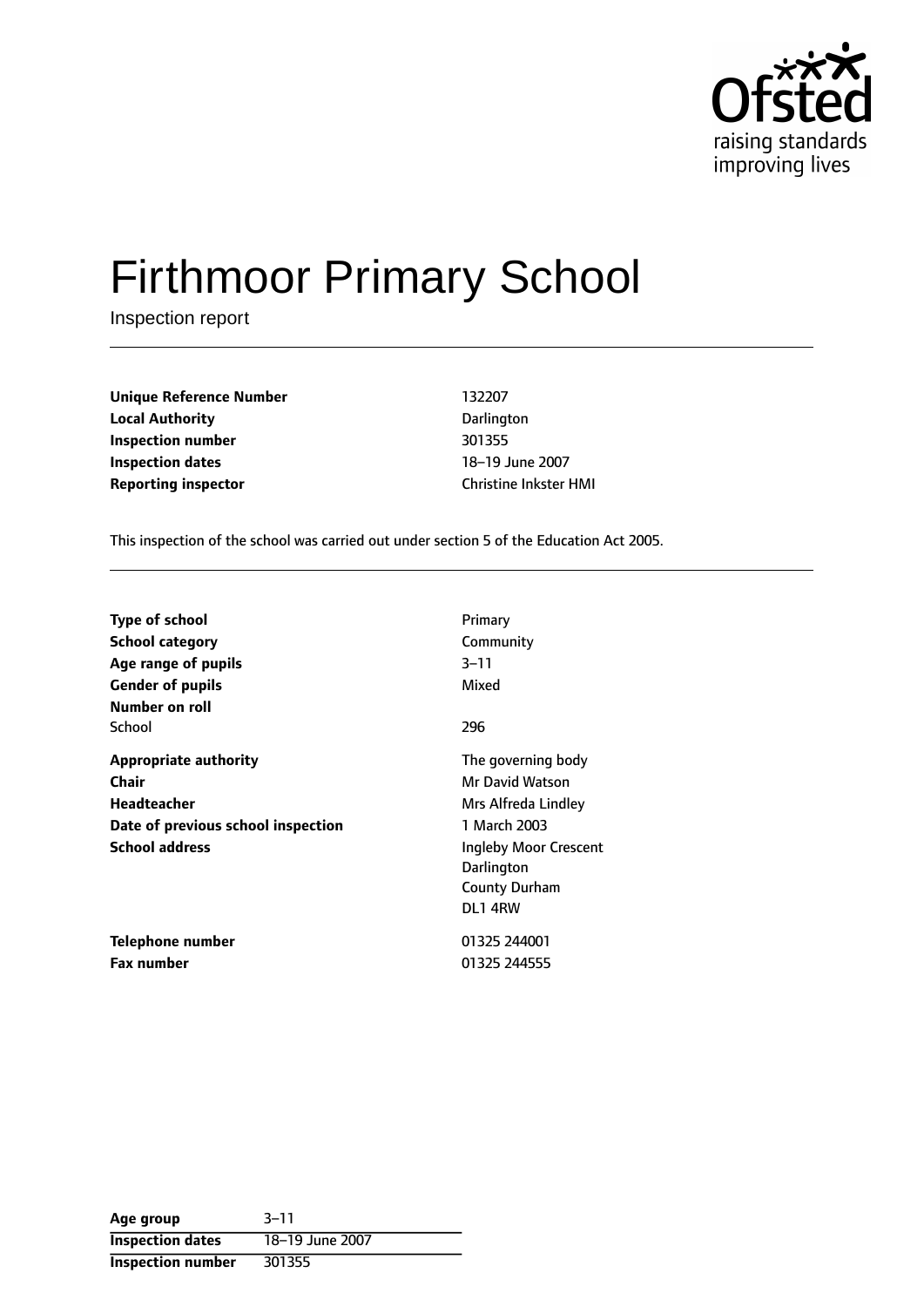.

© Crown copyright 2007

#### Website: www.ofsted.gov.uk

This document may be reproduced in whole or in part for non-commercial educational purposes, provided that the information quoted is reproduced without adaptation and the source and date of publication are stated.

Further copies of this report are obtainable from the school. Under the Education Act 2005, the school must provide a copy of this report free of charge to certain categories of people. A charge not exceeding the full cost of reproduction may be made for any other copies supplied.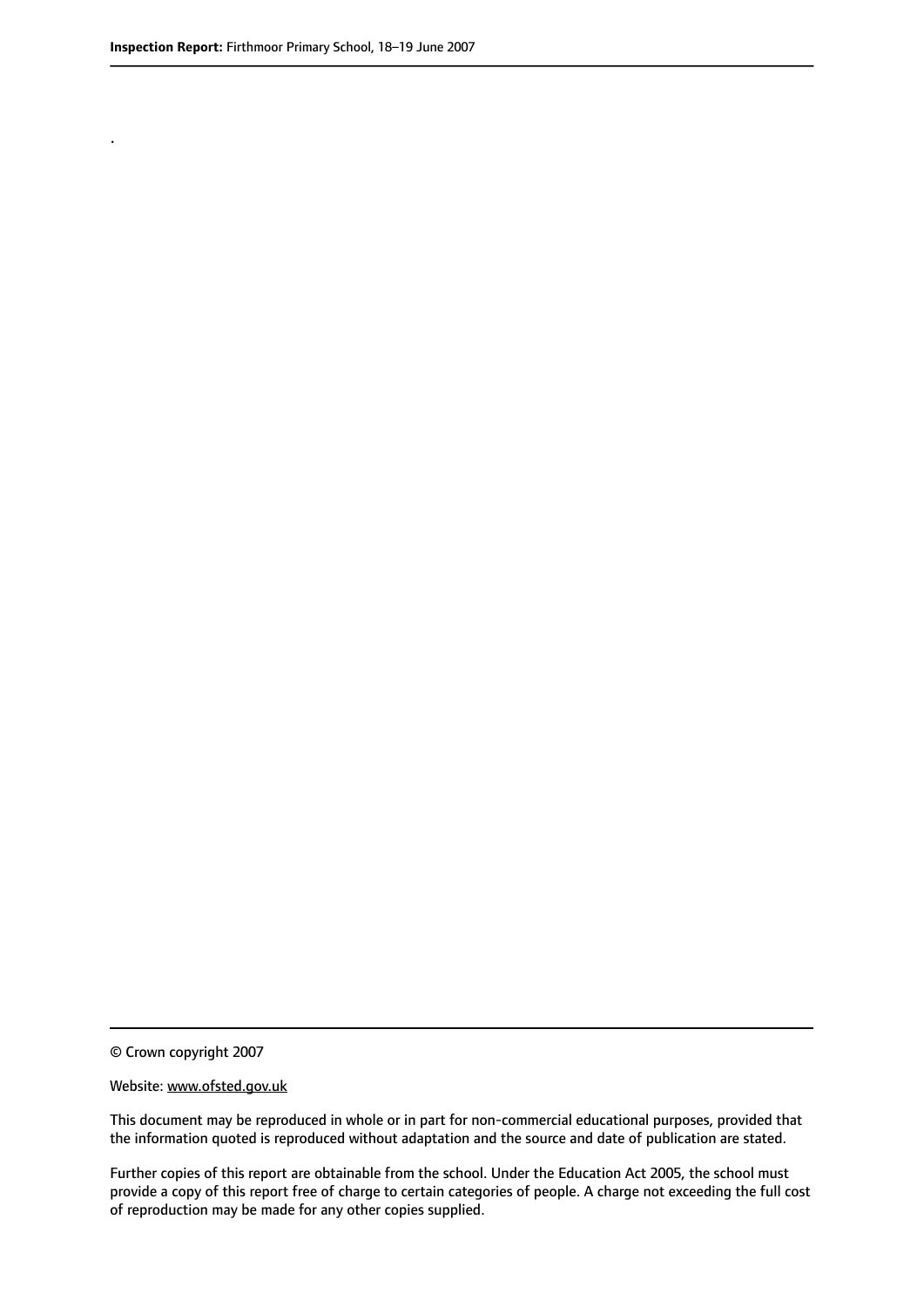# **Introduction**

The inspection was carried out by one of Her Majesty's Inspectors and two Additional Inspectors.

## **Description of the school**

Firthmoor Primary School is situated on the outskirts of Darlington. It is a larger than average sized primary school formed from the amalgamation of the nursery, infant and junior schools which previously occupied the site. There are currently 296 pupils on roll, including 60 pupils in the nursery. A higher than average proportion of pupils are entitled to free school meals. The area around the school has recently undergone a period of change and consists mainly of local authority housing. Most pupils live in the immediate vicinity of the school although some travel from other areas of Darlington. A higher than average number of pupils have learning difficulties and/or disabilities although the number of pupils with a statement of special educational needs is similar to that found nationally. The large majority of pupils are of White British heritage. The school has been recognised as an 'Investing in Children Service' and has also recently been awarded an 'Excellence in Performance Award' by the local authority.

# **Key for inspection grades**

| Grade 1 | Outstanding  |
|---------|--------------|
| Grade 2 | Good         |
| Grade 3 | Satisfactory |
| Grade 4 | Inadequate   |
|         |              |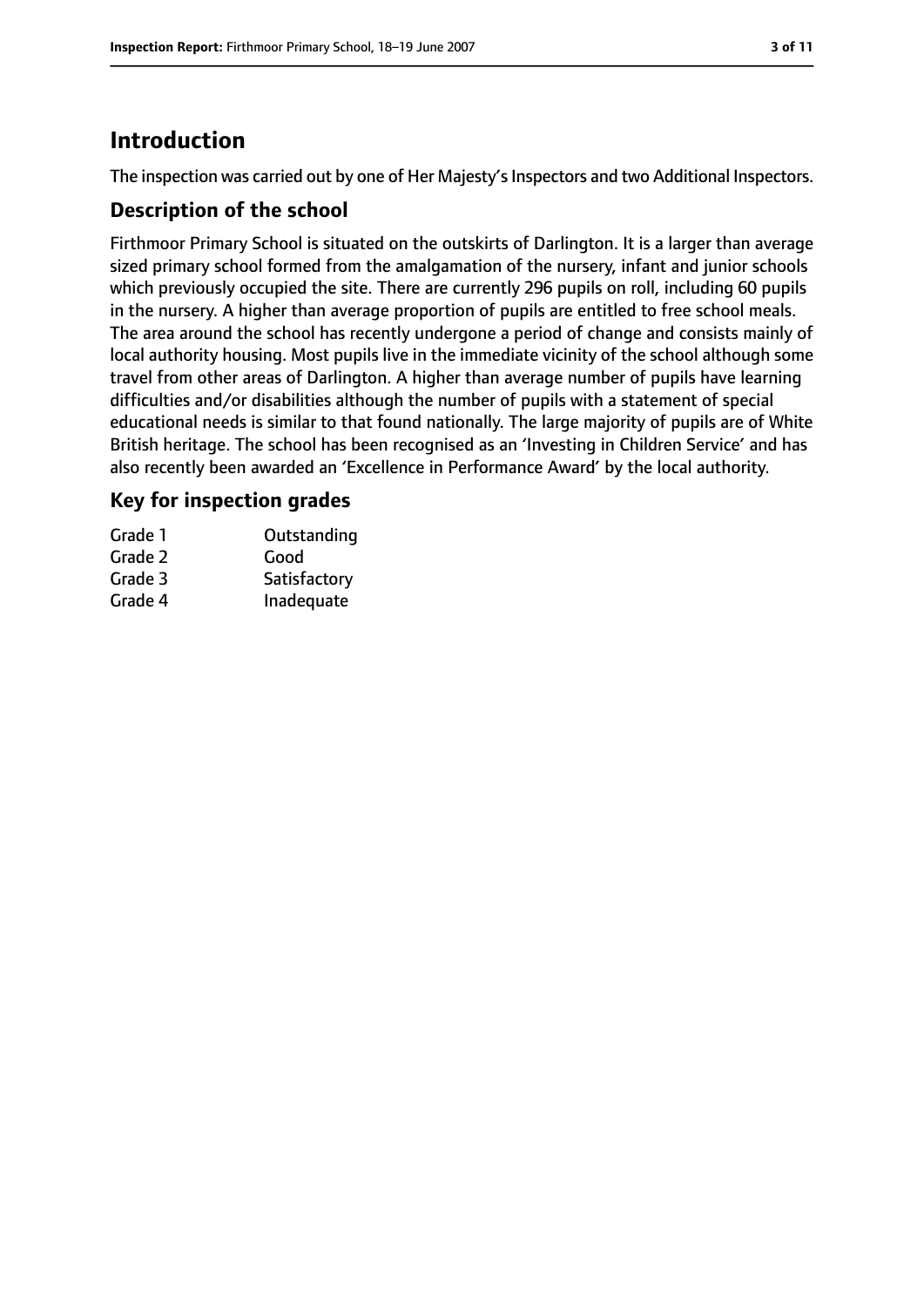# **Overall effectiveness of the school**

#### **Grade: 3**

Firthmoor Primary School provides its pupils with a satisfactory and improving education. The headteacher and senior team are providing effective leadership by successfully tackling long standing weaknessesin the progress made by pupils and the standardsthey achieve. The senior leadership team has only been recently established, following a period of staff changes and they are relentless in their determination to improve. They have implemented a number of new and appropriate strategies to raise standards although the impact of their work is not yet reflected in test results. The middle leaders have too few opportunities to check and assure the quality of teaching and learning. The senior leadership team have the support and commitment of the staff and enjoy the confidence of the large majority of parents.

Children enter the school with skills and abilities which are very low, particularly in the area of language and communication. Children make good progress during their time in the Nursery and Reception classes but many do not achieve standards appropriate for their age by the time they enter Year 1. Pupils make satisfactory progress in Years 1 and 2, but standards achieved by seven year olds are significantly below the national average. The school's leadership has recently introduced important changes to the way in which it identifies pupils who are underachieving. These pupils receive good support and this has resulted in them making better progress. Consequently, standards in mathematics and science at Key Stage 2 improved markedly in 2006 and are now broadly average, but English results remain inadequate for most pupils. Pupils who have learning difficulties and/or disabilities make satisfactory progress due to the good support they receive.

The quality of teaching and learning is satisfactory overall and a proportion of lessons are good. Teachers are very aware of each pupil's needs and work well with support staff to ensure that the diverse range of needs in each class are met. Every opportunity is taken to build up the confidence and self-esteem of pupils resulting in positive attitudes towards their work. Some teachers are beginning to involve pupils in opportunities to assess their own progress but marking is not consistent across the school. The quality of the curriculum is satisfactory with some aspects which are good. On occasions, the curriculum is well planned around a central theme and this provides stimulating and interesting opportunities for learning. There are very good links with other countries using information and communication technology (ICT) and visits and visitors are used well to enrich pupils' learning and experiences. Whilst there is a clear focus on basic skills, poor literacy skills are preventing some pupils from gaining full access to the curriculum.

The personal development of pupils is good and they enjoy coming to school. The majority of pupils behave well and have positive attitudes towards learning. They say they feel safe and well cared for. They report that incidents of bullying are rare and if they do occur, they are dealt with effectively by staff. Those who have learning or emotional needs are well provided and cared for. The majority of parents are supportive of the school, although some believe the behaviour of a minority of pupils is a concern. However, one parent echoes the feelings of many when saying, 'I cannot express how much they all care about the children's education and welfare. It is one of the best schools my children have attended'.

#### **What the school should do to improve further**

• Raise standards in literacy and numeracy at both key stages.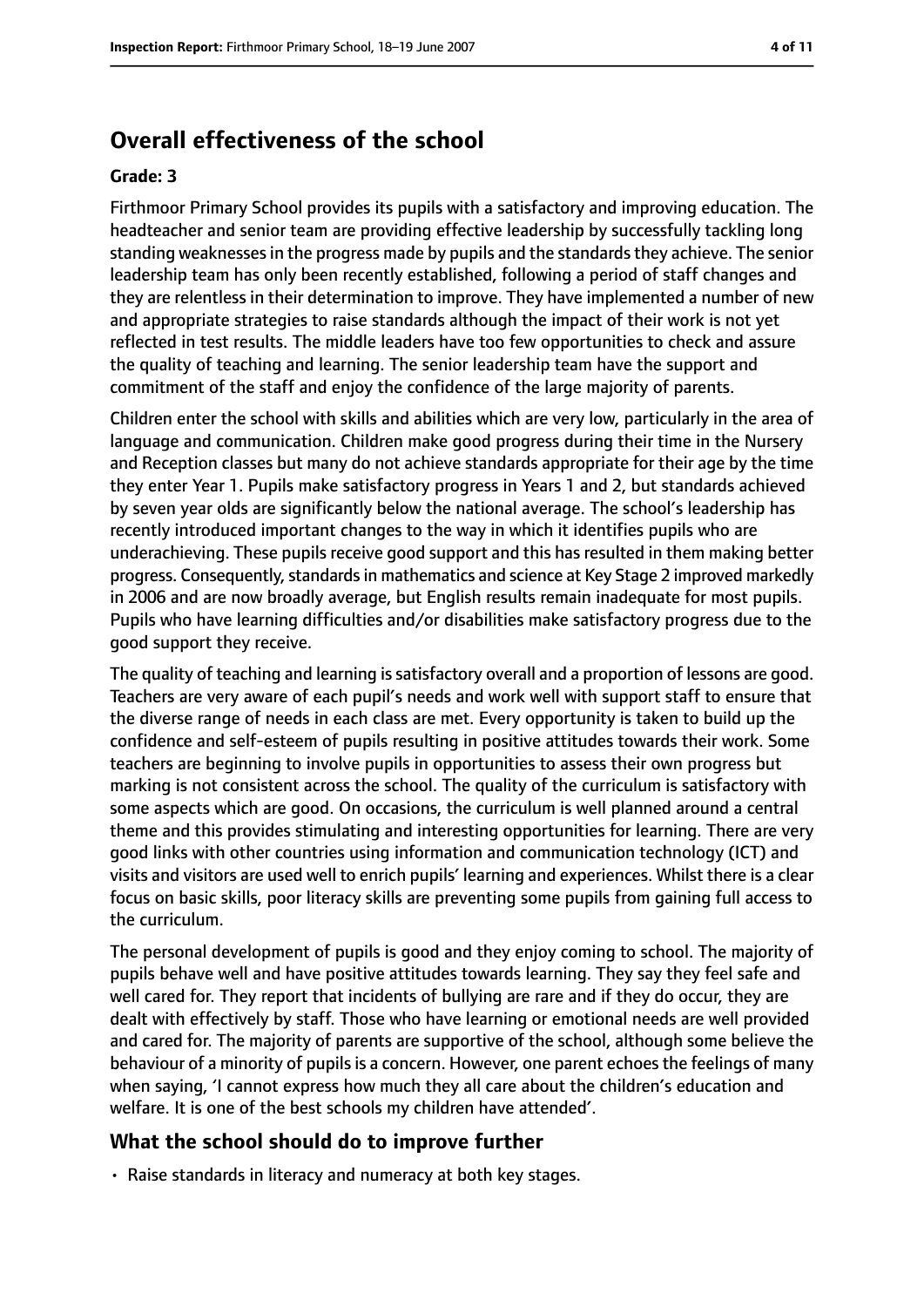- Further develop the role of the middle leaders so they have more opportunities to improve the quality of teaching and learning and raise standards.
- Improve the quality and consistency of marking and feedback to pupils in order for them to have a clear understanding of what they have to do to improve.

A small proportion of the schools whose overall effectiveness is judged satisfactory but which have areas of underperformance will receive a monitoring visit by an Ofsted inspector before their next Section 5 inspection.

# **Achievement and standards**

## **Grade: 3**

The majority of children join the nursery with skills and knowledge that are very low in several areas including language and communication, personal and social skills and knowledge and understanding. Most make good progress in the Foundation Stage, but many pupils do not reach expected levels by the time they join Year 1. Pupils make satisfactory progress in Years 1 and 2 but standards attained by seven year olds are well below average in reading, writing and mathematics. Over time, standards at Key Stage 2 have been significantly below average. Recent changes to the curriculum and improvements to teaching and learning are however helping pupils to make better progress. In 2006 this has resulted in a greater proportion of pupils achieving national average in mathematics and science although standards in English remain weak and in need of urgent improvement. Effective teamwork between teachers and support staff ensure that pupils with learning difficulties and/or disabilities make satisfactory progress. Pupils who are taught in small nurture groups make good progress because work is very carefully planned to meet their specific needs. Girls perform better than boys in all subjects at Key Stage 1 and in English at Key Stage 2. The school has taken steps to make the curriculum more relevant to the boys' needs and they are beginning to make better progress. The school has made improvements to their procedures for monitoring the progress of pupils and staff are now in a better position to identify any individuals or groups of pupils who are not making enough progress and to provide additional support to help them improve.

# **Personal development and well-being**

## **Grade: 2**

Pupils' personal development and well being are good, as is their spiritual, moral social and cultural development. Pupils know what is right and wrong and are very mindful of the feelings and care of others. The school has developed strong links with schools in other countries and pupils benefit from using video conferencing to communicate with them. Pupils greatly enjoy their work and particularly enjoy visits to places of interest which supports their learning. Pupils show high levels of responsibility. In lessons and around the school most pupils behave very well and the school is happy and calm. In one or two classes, however, a small minority of pupils demonstrate poor behaviour, which affects their learning. Behaviour is good at lunchtimes due to the effective care and supervision provided by teaching assistants. Pupils say they feel safe in school and can approach a member of staff if they have a concern. Pupils thrive on the responsibilities offered to them to help others as when serving as school councillors, monitors or buddies. Pupils like school and they show good attitudes to learning. Attendance is satisfactory and has improved significantly in recent years. The majority of pupils attend more regularly and arrive at school on time due to the very good support given, particularly by a teaching assistant, who has recently been recognised as 'Teaching Assistant of the Year' for her work on inclusion and attendance. Pupils are regularly involved in fundraising events for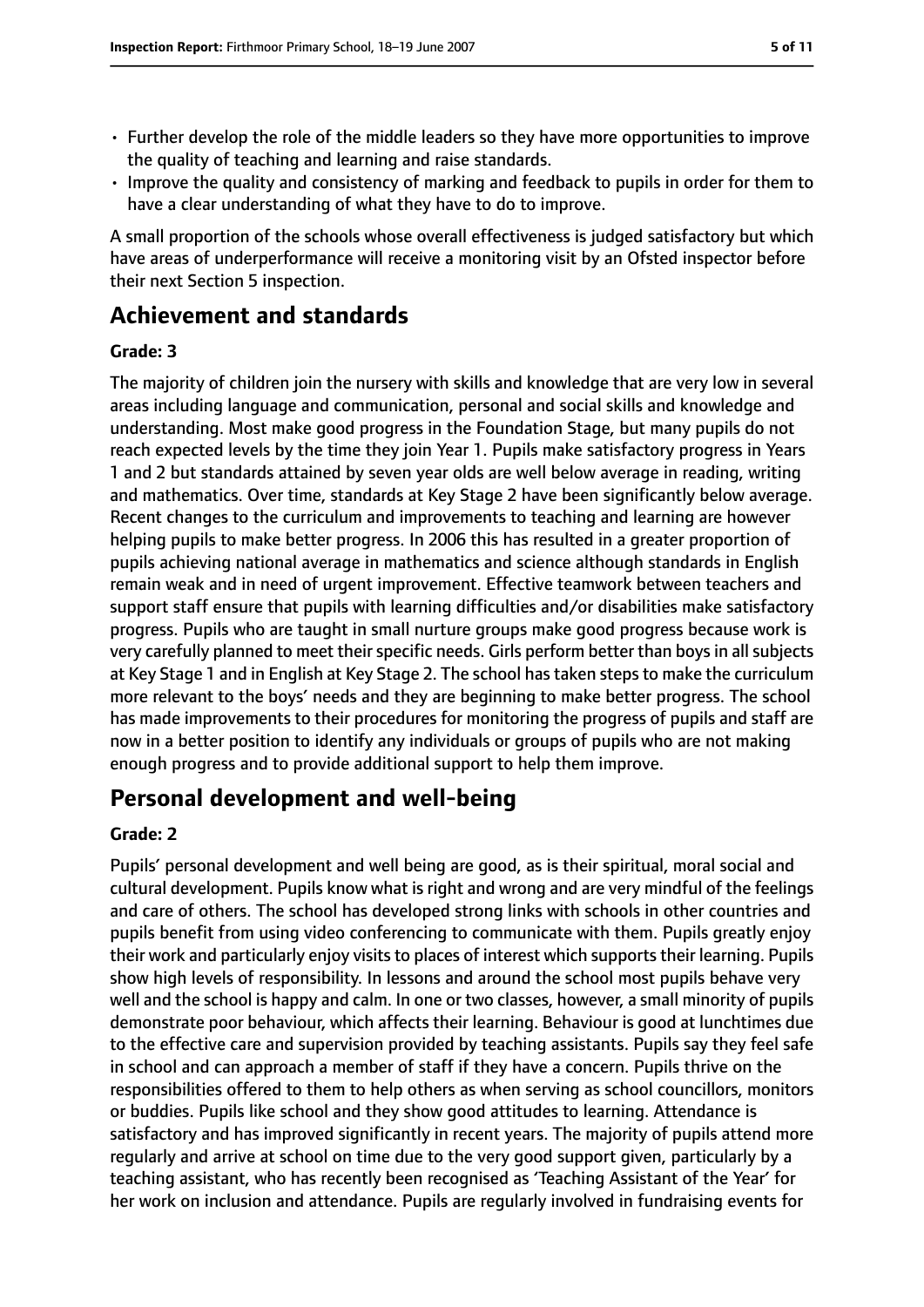charity and enjoy opportunities to sing to elderly people in the area. Pupils are aware that if they work hard and develop their skills in literacy and numeracy, this will enable them to use their knowledge in the next phase of education and eventually in gaining employment. Pupils show a good awareness of how to have healthy lifestyles and the school has achieved the Healthy School Award as well as an FA Charter Standard Award for football.

# **Quality of provision**

## **Teaching and learning**

#### **Grade: 3**

Teaching and learning are satisfactory with some significant strengths. Where teaching is better, pupils respond well to good questions asked by the teacher and concentrate hard in lessons. Teachers use ICT effectively to stimulate pupils' learning and promote good thinking skills. Pupils benefit most when work is clearly matched to their level of ability. Teachers and support staff work very hard to ensure that, by raising pupils' self esteem and having high expectations of their attitudes to work, all pupils are able to benefit from lessons and other opportunities, often beyond the school day. Teachers have good relationships with their pupils and use encouragement and praise effectively to increase their confidence. Some teachers are beginning to introduce opportunities for pupils to assess their own progress over time, for example, during an ICT lesson when pupils completed a sheet indicating their understanding of their work. Whilst there are examples of effective methods in marking pupils' work, its overall quality throughout the school is inconsistent. In some classes there is too much use of heavily structured worksheets that do not allow pupils to take responsibility for the layout and organisation of their work.

## **Curriculum and other activities**

#### **Grade: 3**

The curriculum provided for pupils is satisfactory with some good features. There is a particular emphasis on improving pupils' basic skills to enable them to make the most of the opportunities provided. However, poor literacy skills are preventing some pupils from gaining access to the full curriculum. The curriculum for the youngest children in the Foundation Stage has now been modified significantly so that it more accurately matches their needs. There is some innovation in the way the curriculum is planned to incorporate teaching and learning across many subject areas from a central focus on literacy. For example, after reading 'The Sheep Pig', pupils in Year 3 began a topic based on a 'Country Fair', including work from most subjects of the curriculum. Occasionally the curriculum is planned so that all pupils from all year groups are involved in workshops around a central theme. A good example is that of the Spanish week. Each day, pupils worked on specific aspects of Spain that gave them knowledge and understanding of its history, culture, geography and language. During the week, pupils proudly reported on their work and achievements to other classes. The school makes good use of visits to local and more distant environments in order to increase pupils' understanding and enrich their experiences. Similarly, there is a good range and diversity of visitors to school who share their expertise, enthusiasm and speciality in areas such as music, theatre and history. Now that teachers have more confidence in the reliability of ICT equipment, it is being used more effectively in lessons across all subjects.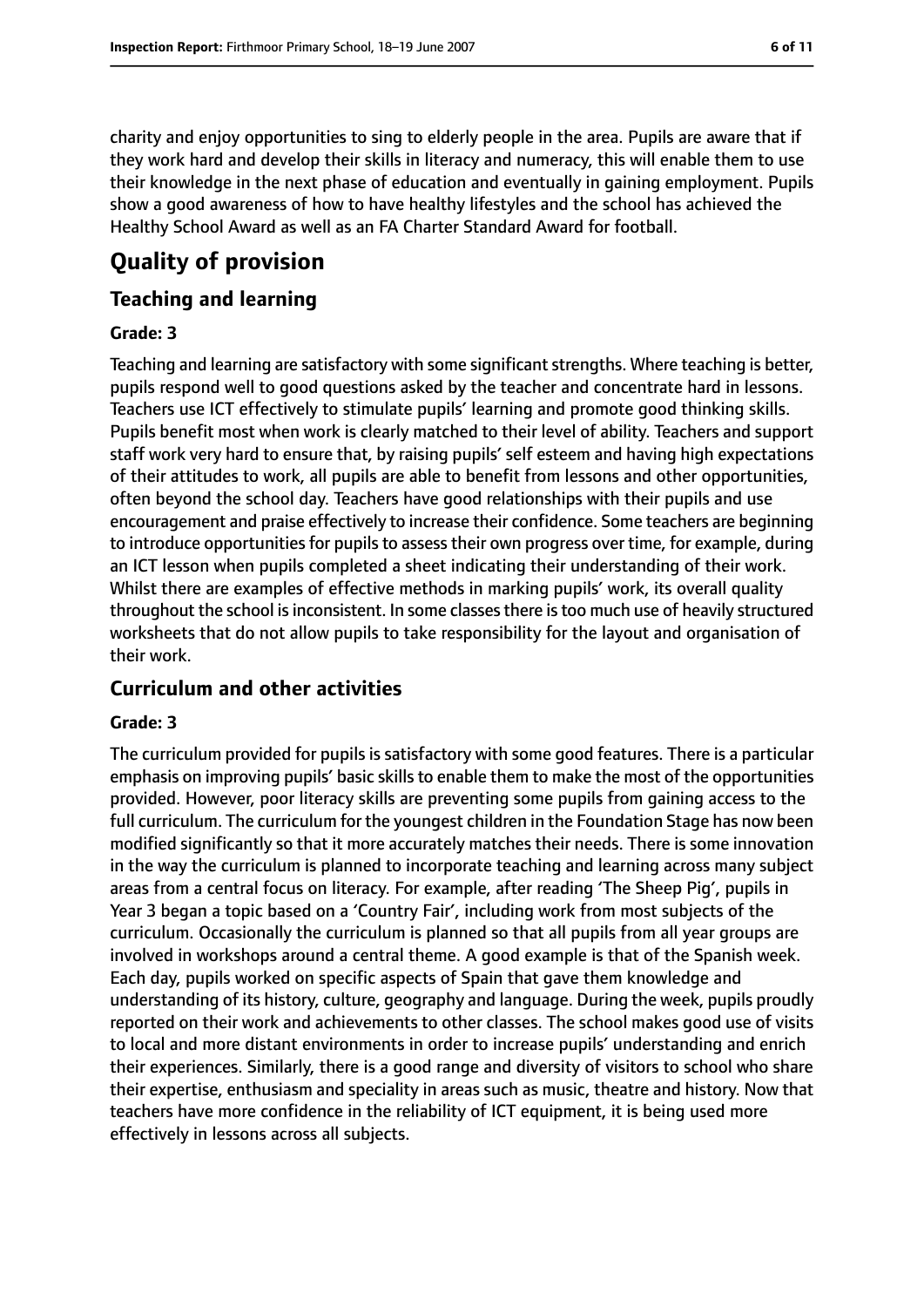#### **Care, guidance and support**

#### **Grade: 3**

The pastoral care and support for pupils is good. Staff know pupils and their families well. Parents value the help which the school provides to overcome the difficulties their children have in respect of learning and behaviour. Pupils of all ages say they are safe and secure in school. Those pupils with learning difficulties and/or disabilities are supported well. There is good support for pupils' personal development and this helps to develop their self-esteem and confidence. The procedures for safeguarding and child protection are in place and the policies and strategies for risk assessment have been nominated for a national award. The school works very effectively in partnership with other agencies to promote the well-being of pupils. Staff are beginning to use assessment and tracking procedures effectively to raise standards. While these measures are not yet fully in place, rates of progress are beginning to improve. Nonetheless, evidence in pupil's workbooks shows that marking is inconsistent across the school and does not provide all pupils with sufficient information about how to make progress in their learning.

## **Leadership and management**

#### **Grade: 3**

The headteacher has gained the confidence of staff and governors and has a clear vision for the school's development. She leads the school well and together with the senior leadership team, they have developed a positive ethos of teamwork and cooperation. Senior leaders have a good understanding about what needs to be done and whilst they acknowledge that there is still much to accomplish, they are taking effective steps to raise achievement. The school has satisfactory, but increasing capacity to improve and the strengths now evident in the leadership team are promoting better achievement. The school development plan is directly targeted at those areas which require improvement. However, the role of some middle leaders is not yet fully developed and they have not had enough opportunities to monitor the quality of teaching and learning in their subjects. Governors are supportive of the school and have a clear understanding of the school's strengths and weaknesses. They are successfully developing their role in challenging the school and are increasingly holding the staff accountable for the quality of education they provide. The school provides satisfactory value for money.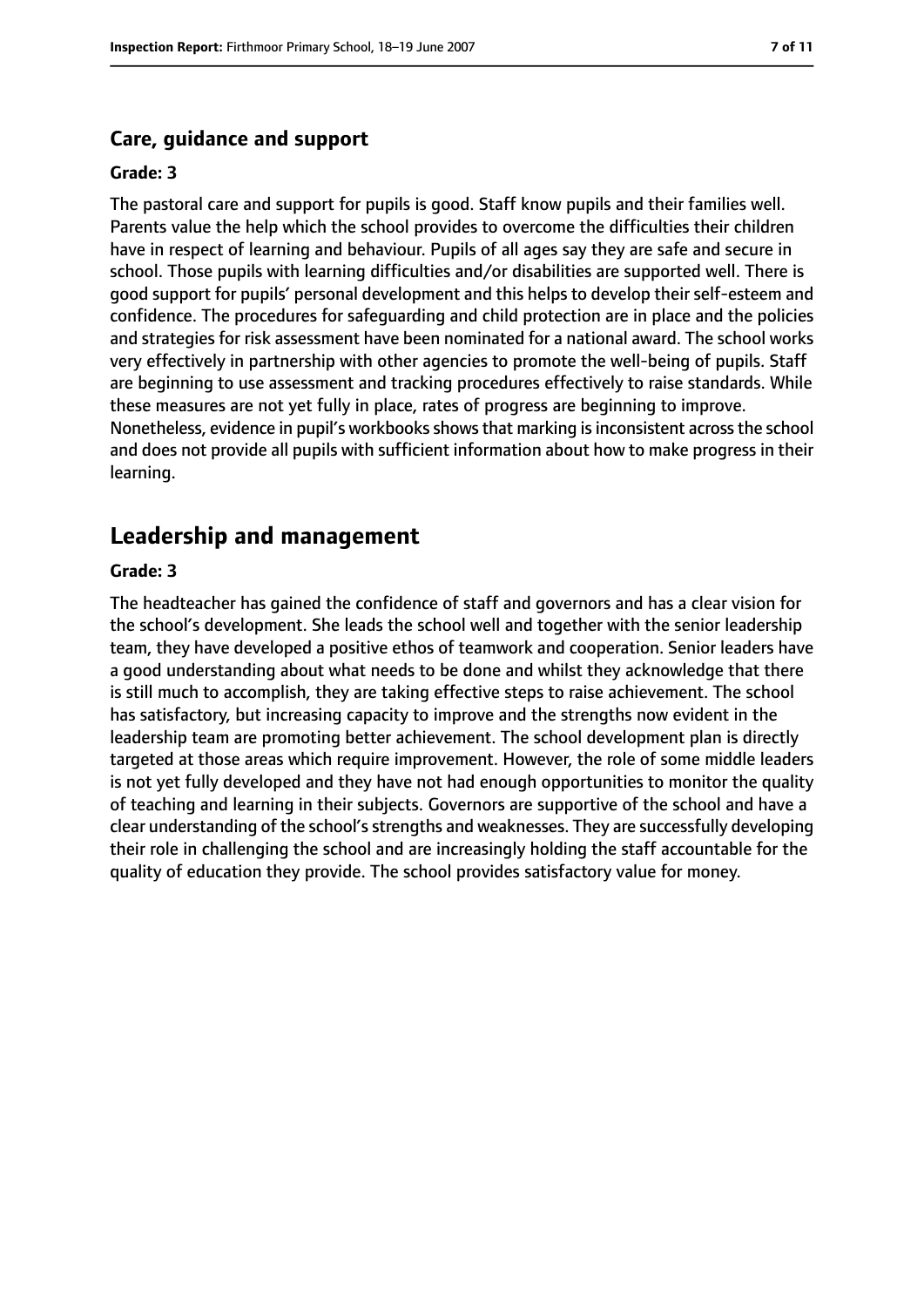**Any complaints about the inspection or the report should be made following the procedures set out in the guidance 'Complaints about school inspection', which is available from Ofsted's website: www.ofsted.gov.uk.**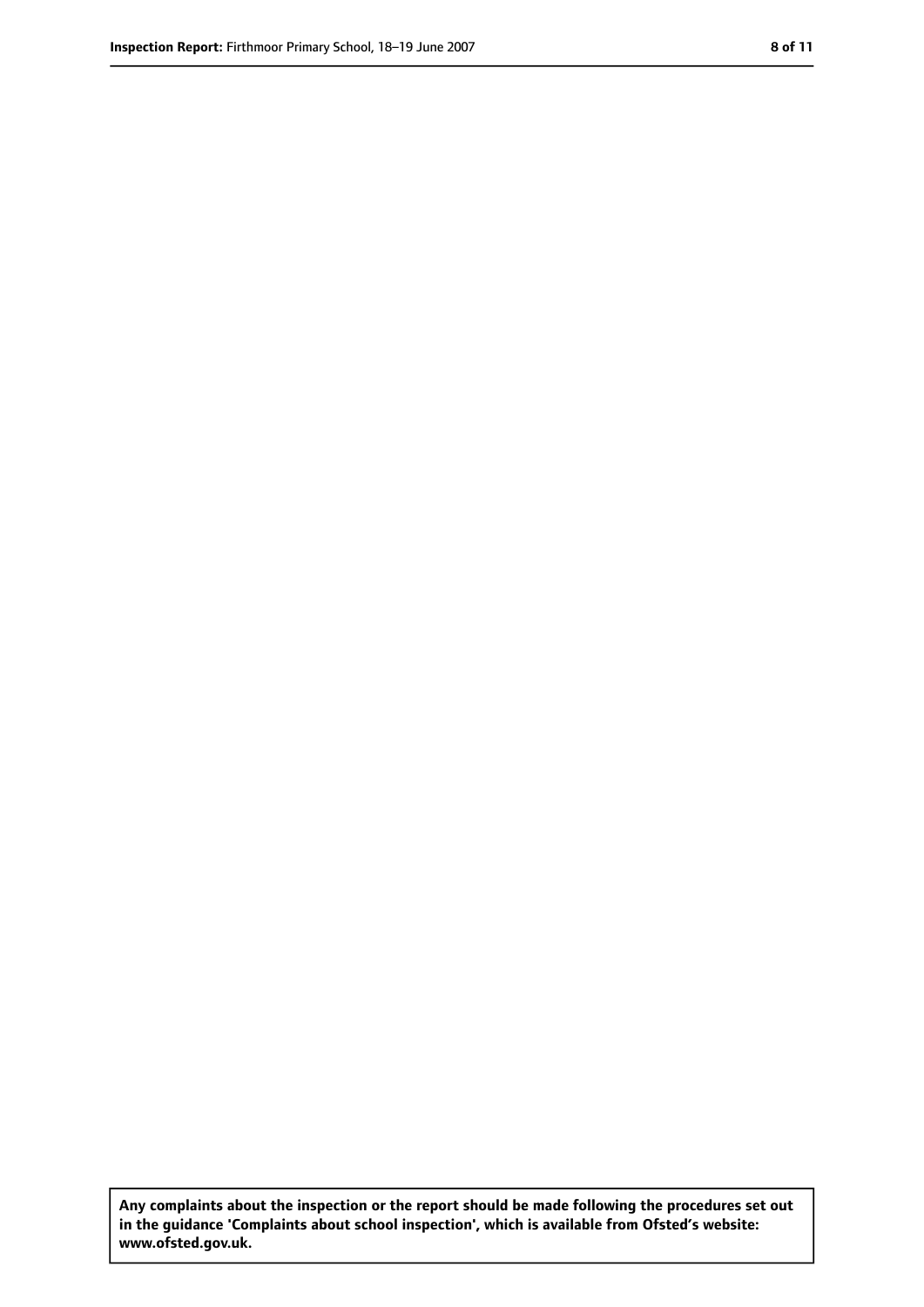#### **Annex A**

# **Inspection judgements**

| Key to judgements: grade 1 is outstanding, grade 2 good, grade 3 satisfactory, and grade 4 $\,$ | <b>School</b>  |
|-------------------------------------------------------------------------------------------------|----------------|
| inadequate                                                                                      | <b>Overall</b> |

# **Overall effectiveness**

| How effective, efficient and inclusive is the provision of education, integrated<br>care and any extended services in meeting the needs of learners? |     |
|------------------------------------------------------------------------------------------------------------------------------------------------------|-----|
| How well does the school work in partnership with others to promote learners'<br>well-being?                                                         |     |
| The quality and standards in the Foundation Stage                                                                                                    |     |
| The effectiveness of the school's self-evaluation                                                                                                    |     |
| The capacity to make any necessary improvements                                                                                                      |     |
| Effective steps have been taken to promote improvement since the last<br>inspection                                                                  | Yes |

# **Achievement and standards**

| How well do learners achieve?                                                                               |  |
|-------------------------------------------------------------------------------------------------------------|--|
| The standards <sup>1</sup> reached by learners                                                              |  |
| How well learners make progress, taking account of any significant variations between<br>groups of learners |  |
| How well learners with learning difficulties and disabilities make progress                                 |  |

# **Personal development and well-being**

| How good is the overall personal development and well-being of the<br>learners?                                  |  |
|------------------------------------------------------------------------------------------------------------------|--|
| The extent of learners' spiritual, moral, social and cultural development                                        |  |
| The behaviour of learners                                                                                        |  |
| The attendance of learners                                                                                       |  |
| How well learners enjoy their education                                                                          |  |
| The extent to which learners adopt safe practices                                                                |  |
| The extent to which learners adopt healthy lifestyles                                                            |  |
| The extent to which learners make a positive contribution to the community                                       |  |
| How well learners develop workplace and other skills that will contribute to<br>their future economic well-being |  |

# **The quality of provision**

| How effective are teaching and learning in meeting the full range of the<br>learners' needs?          |  |
|-------------------------------------------------------------------------------------------------------|--|
| How well do the curriculum and other activities meet the range of needs<br>and interests of learners? |  |
| How well are learners cared for, guided and supported?                                                |  |

 $^1$  Grade 1 - Exceptionally and consistently high; Grade 2 - Generally above average with none significantly below average; Grade 3 - Broadly average to below average; Grade 4 - Exceptionally low.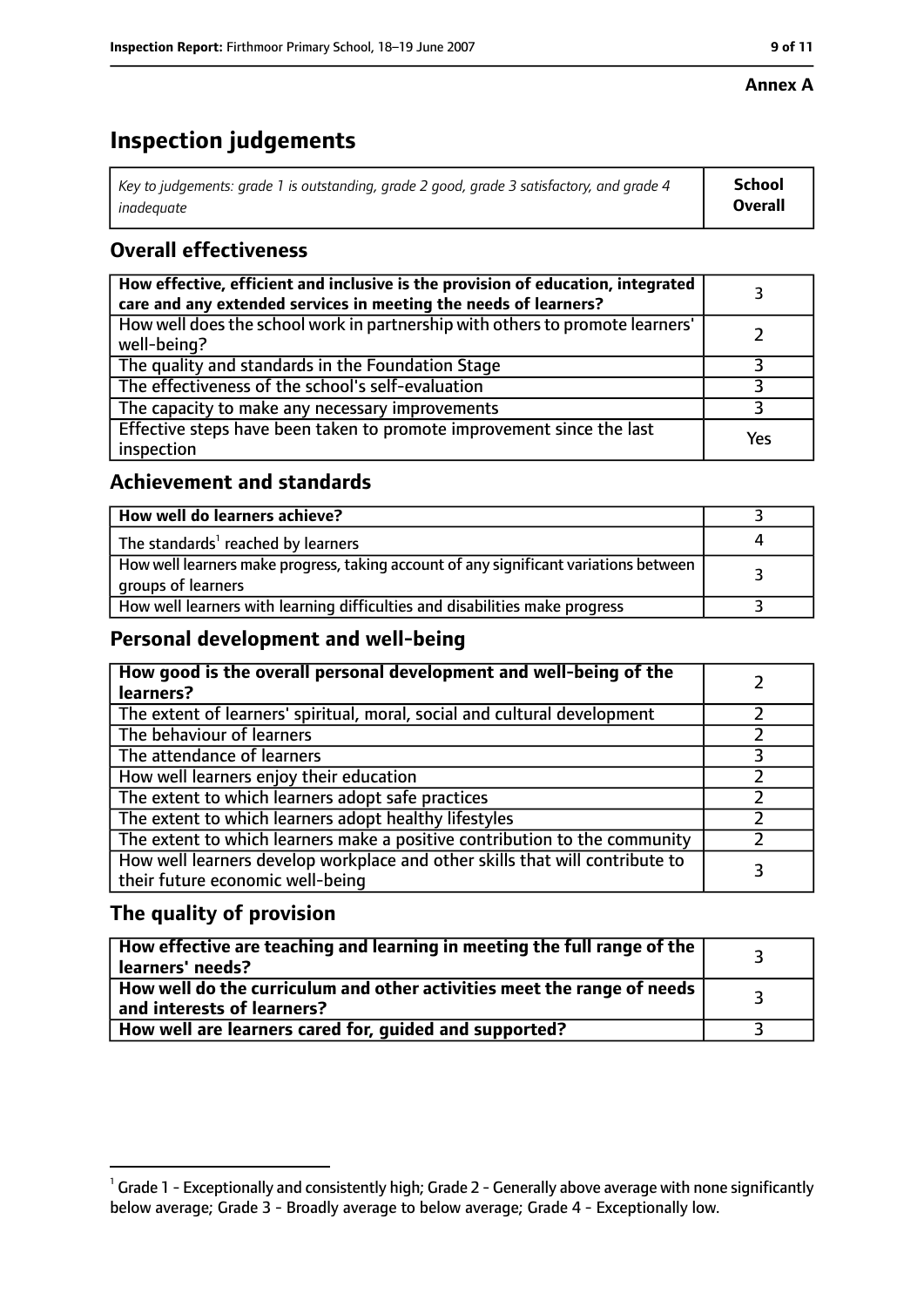# **Leadership and management**

| How effective are leadership and management in raising achievement<br>and supporting all learners?                                              | 3   |
|-------------------------------------------------------------------------------------------------------------------------------------------------|-----|
| How effectively leaders and managers at all levels set clear direction leading<br>to improvement and promote high quality of care and education |     |
| How effectively performance is monitored, evaluated and improved to meet<br>challenging targets                                                 | 3   |
| How well equality of opportunity is promoted and discrimination tackled so<br>that all learners achieve as well as they can                     | 3   |
| How effectively and efficiently resources, including staff, are deployed to<br>achieve value for money                                          | 3   |
| The extent to which governors and other supervisory boards discharge their<br>responsibilities                                                  | 3   |
| Do procedures for safequarding learners meet current government<br>requirements?                                                                | Yes |
| Does this school require special measures?                                                                                                      | No  |
| Does this school require a notice to improve?                                                                                                   | No  |